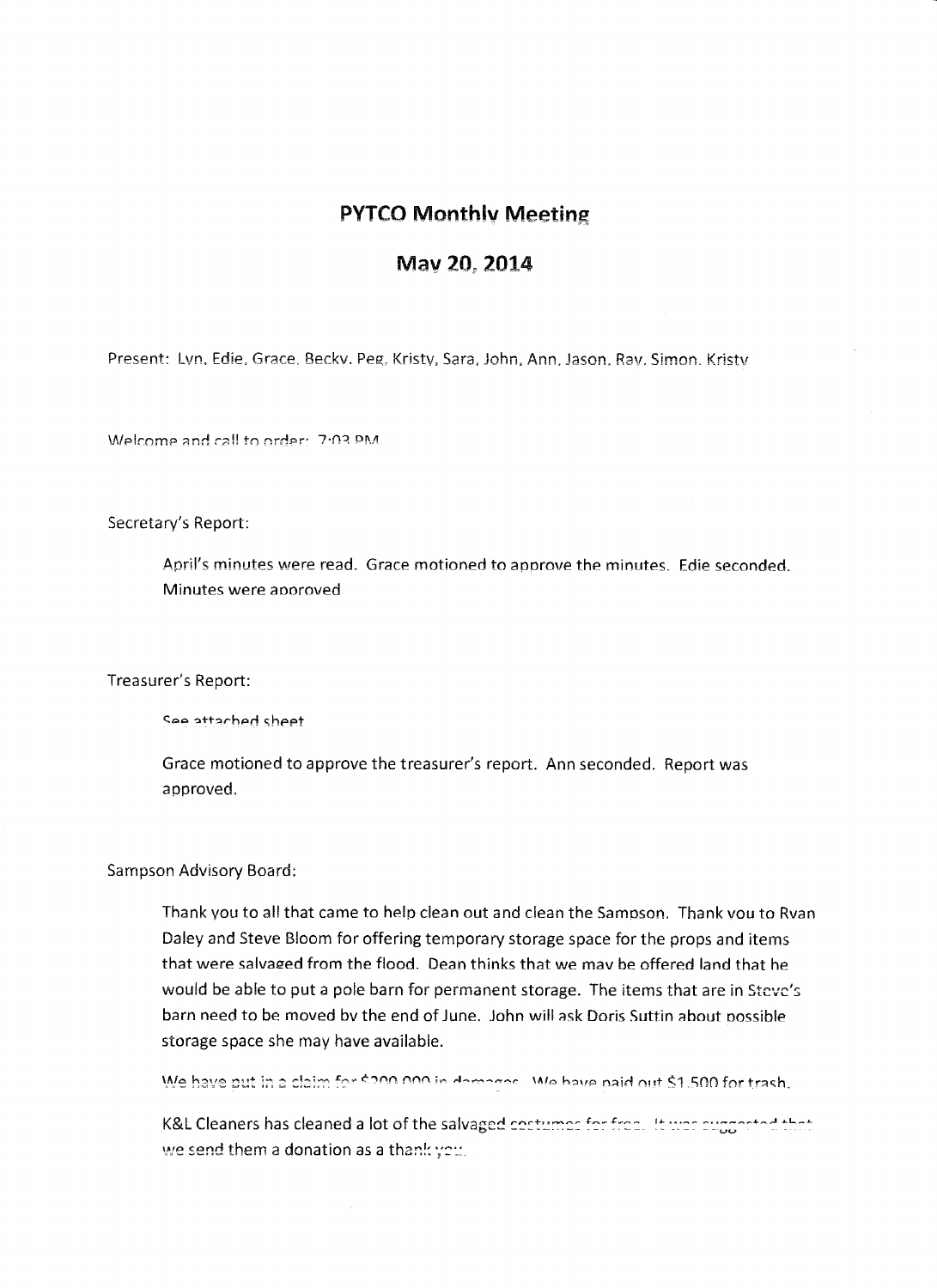Jamie Golden has offered to power wash (with bleach and water) the Sampson. Trombley's has donated the water needed. We will need about 15 neonle on Saturday to help push mud as Jamie sprays.

Rachel Knanton has set un a site on GoFundMe for donation for the Samnson

The ctructure of the huilding is fine

## Ald houtened

## Summer-

- $\Delta$ ) Auditions for summer show (All Shook Lin) will be lune  $2^{rd}$  and  $\Lambda^{th}$  from 6.9 at the high school. First rehearsal will be June 9<sup>th</sup>. Becky needs someone to set up an events notice on our Eacehook nage
- B) Computer- We are looking to get a computer for PYTCO. Grace is looking into grants for office items and software She will get estimates from Sara Simon might have a computer that we could use
- C) John Friday- July  $5<sup>th</sup>$  at Keuka. This is a fundraising concert. Jason will link a clip of John to our Eacebook nage. The concert will be from 7:30 PM -9:30 PM. Keuka might foot the bill for a large tent. The college has agreed to use their liquor license, but vendors must have an events license. We can do a raffle and any donations of items are welcome. We will need to be there by 4 PM to set un
- D) Quilt Raffle- Tickets are out and about. They are \$1 or 6 for \$5. The drawing will be at Keuka College on October 18<sup>th</sup>. Ann is in charge so all tickets and money goes to her. We will have the quilt displayed at our events and summer shows.
- E) Fall show: Madeline's Christmas-Joint fundraiser with Living Well- will be November 21 and 22<sup>nd</sup> at the Methodist Church